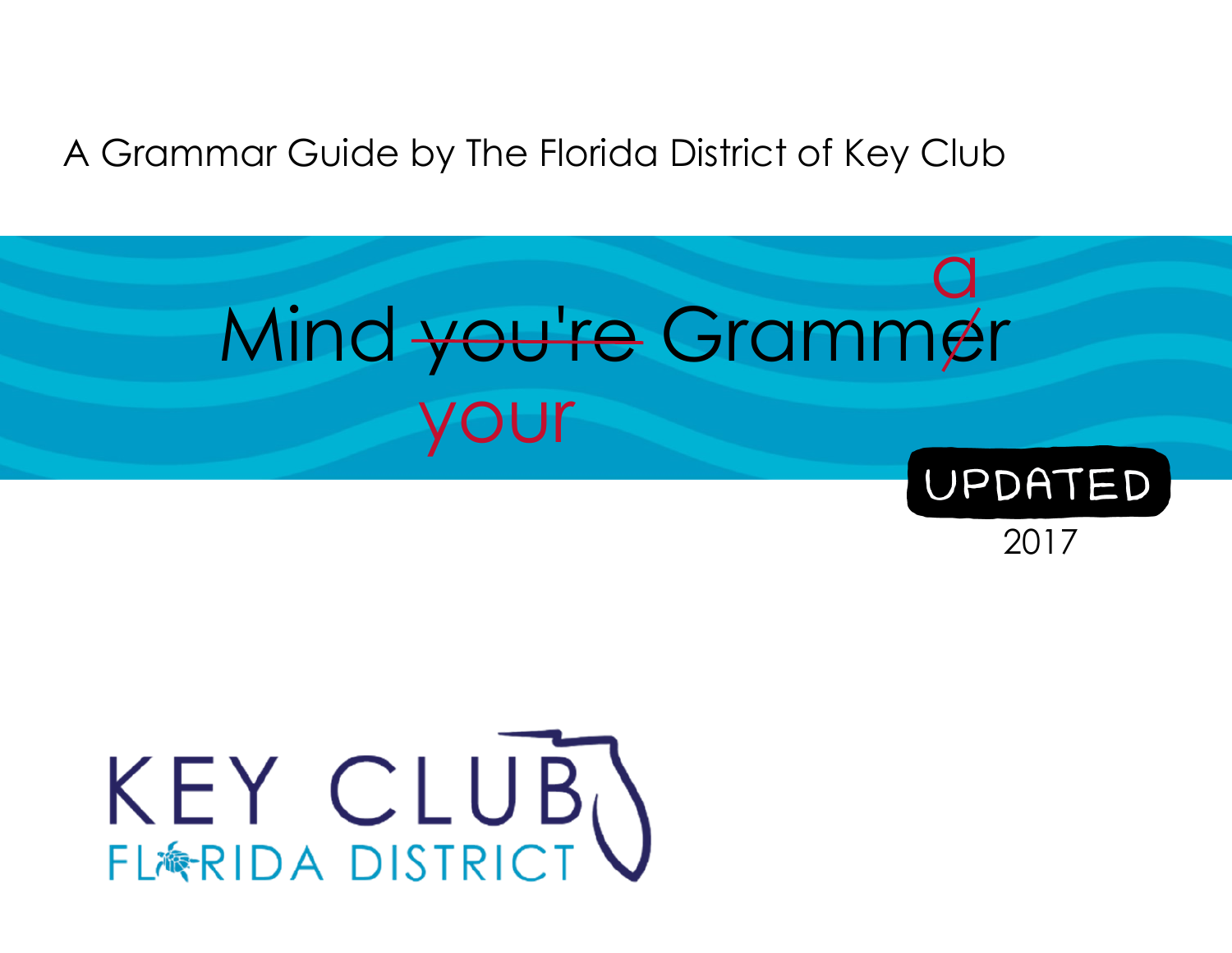#### **For today's lesson we have:**

Apostrophes …… page 3 Plurals …… page 4 Tricky words …… page 5

General grammar …… page 6

The Florida District of Key Club International is here to help you with all of your grammar needs. Take a look inside for important tips and lessons.



**Answer Key:** (page 3) 1.Katie's, 2. the store's, 3. Mr.Jacobs'; (page 4) 1.pens, 2. foxes; (page 5) 1. you're, 2. your, 3. hair, here; (page 6)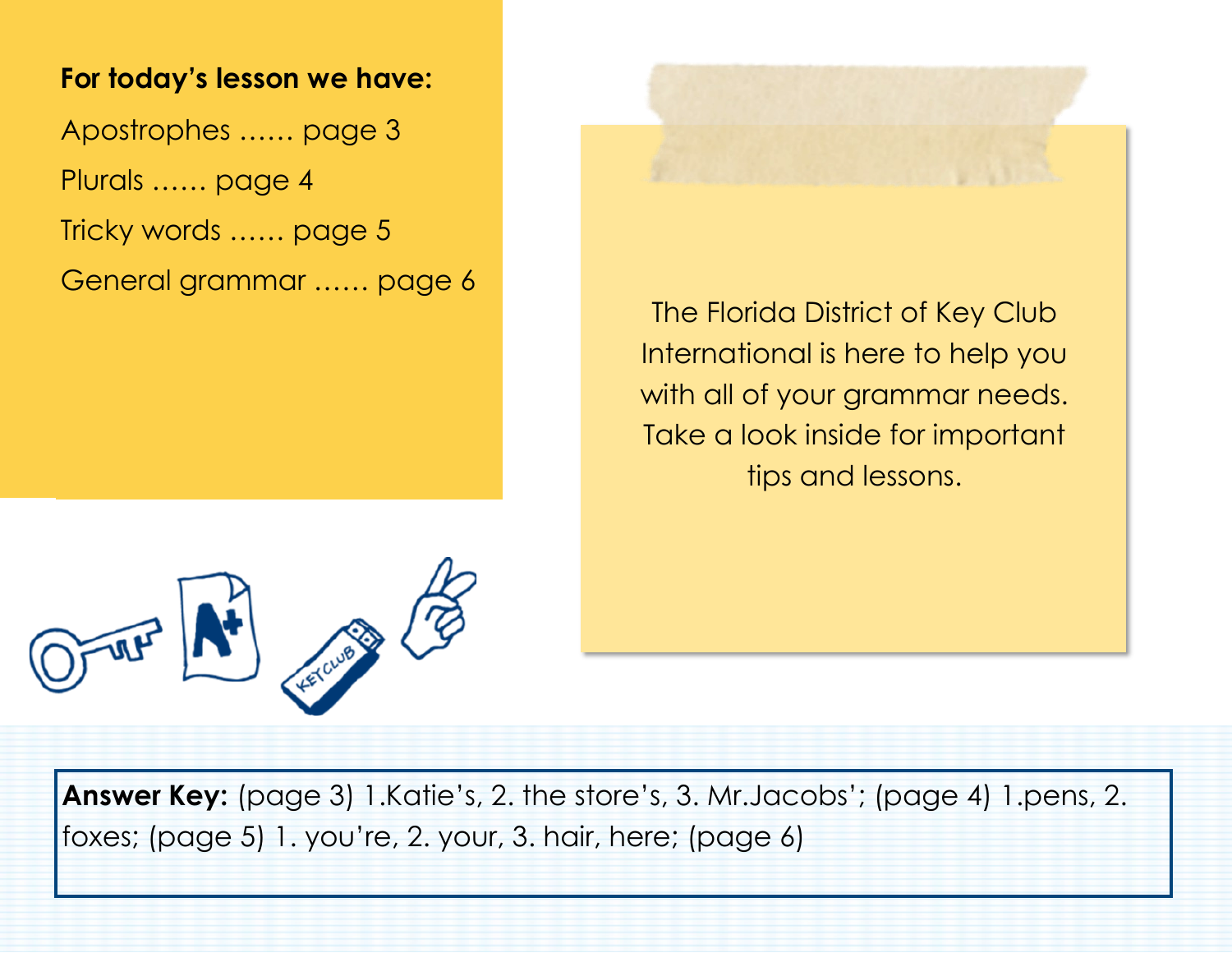## An apostrophe means it belongs to me

Apostrophes are used to show possession, not make a word plural.

**Exclamation Point Edith**: "I am so sorry about your break up, Maddie. "

#### **Question Mark Maddie**: "Me

too. I will never date another apostrophe. They are way too possessive."

If the pen belongs to Augustus, it is Augustus**'** pen.

If the book belongs to Jasmine, it is Jasmine**'s** book.

#### **Now you try!**

1.If the flash drive belongs to Katie, it is flash drive.

2.If the shopping cart belong to the store, it is \_\_\_\_\_\_\_\_\_\_\_\_\_\_\_\_\_\_\_\_\_\_\_\_\_\_ shopping cart.

3.If the remote control belongs to Mr. Jacobs, it is\_\_\_\_\_\_\_\_\_\_\_\_\_\_\_\_\_\_\_\_\_

remote.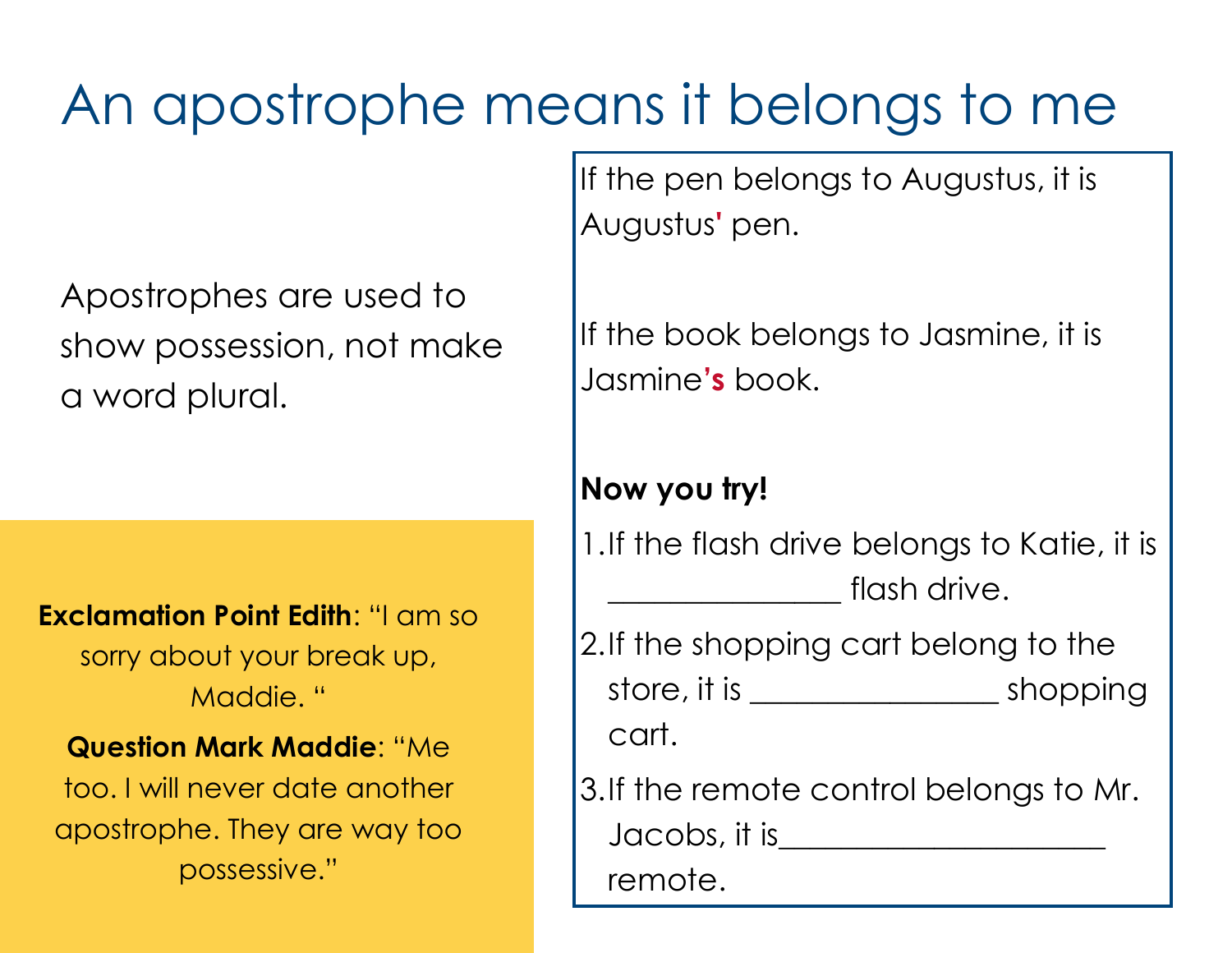## The more, the merrier

Plurals are for when there is more than one. You add an "s" to show a multiplicity and when there is already an "s" (or something with a similar sound) , you add an "es".

What do words made plural by apostrophes and a list of reasons not to join Key Club have in common?

**Neither of them exist!**

- 1 book + 1 book = 2 book**s**
- 1 lens + 1 lens = 2 lens**es**
- 1 box + 1 box = 2 box**es**

## **Now you try!**

- 1.1 pen + 1 pen =  $2 \_$
- 2.1 fox  $+1$  fox  $= 2$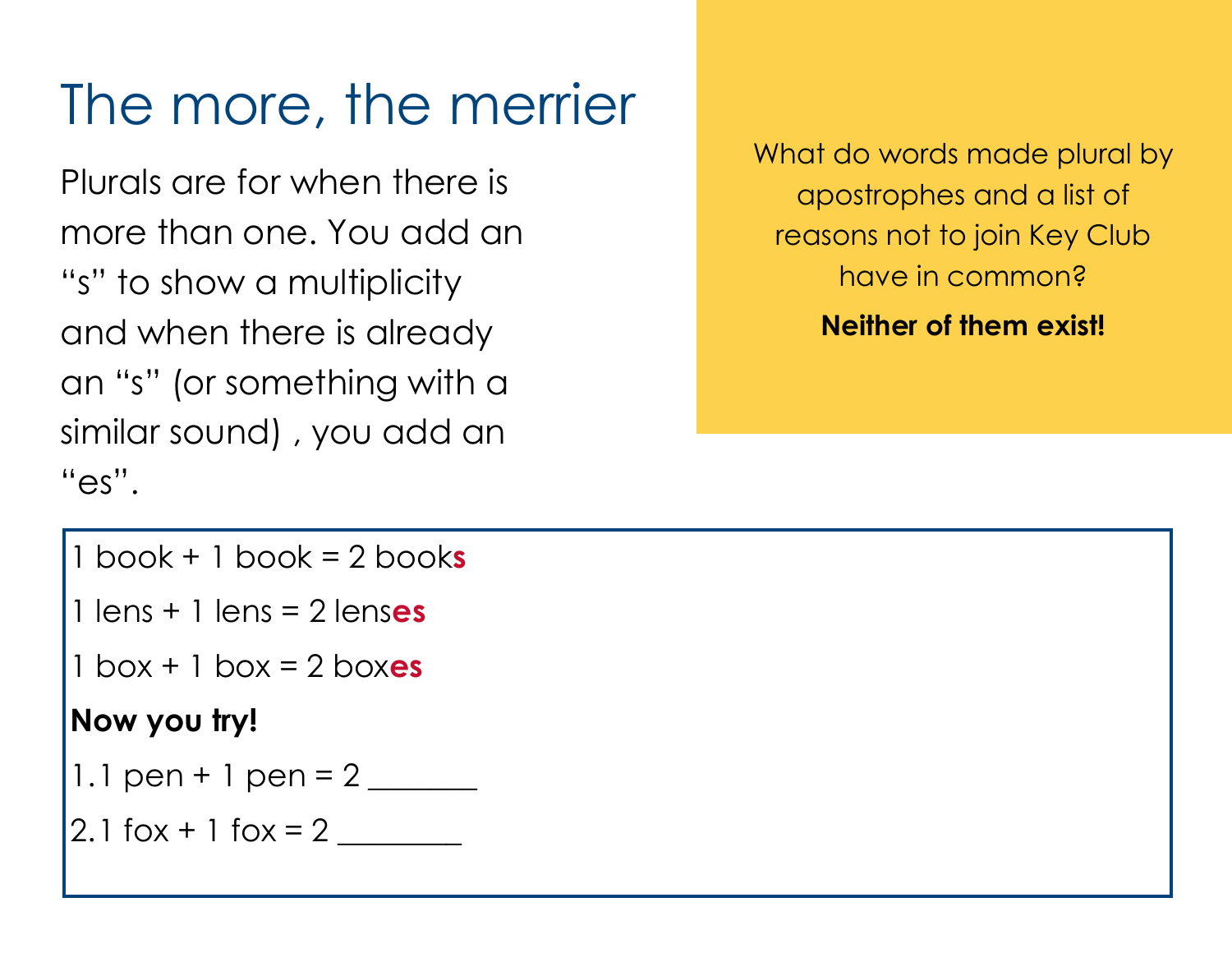## Not Quite The Same

## They are = **They're**

A pen that belongs to them = **their**  pen

Not over here = over **there** 

## **Now you try!**

1.You are = \_\_\_\_\_\_\_\_\_\_

2. It belongs to you =  $\frac{1}{\sqrt{1-\frac{1}{c^2}}}$ 

3.I put my \_\_\_\_\_\_\_\_ in a ponytail right \_\_\_\_\_\_\_\_\_ at my dresser.

Some words sound the same but have completely different meanings/ purposes. Always keep your basic grammar rules in mind when dealing with these tricky words.

What do you say to comfort an English Professor? **"they're, their, there."**